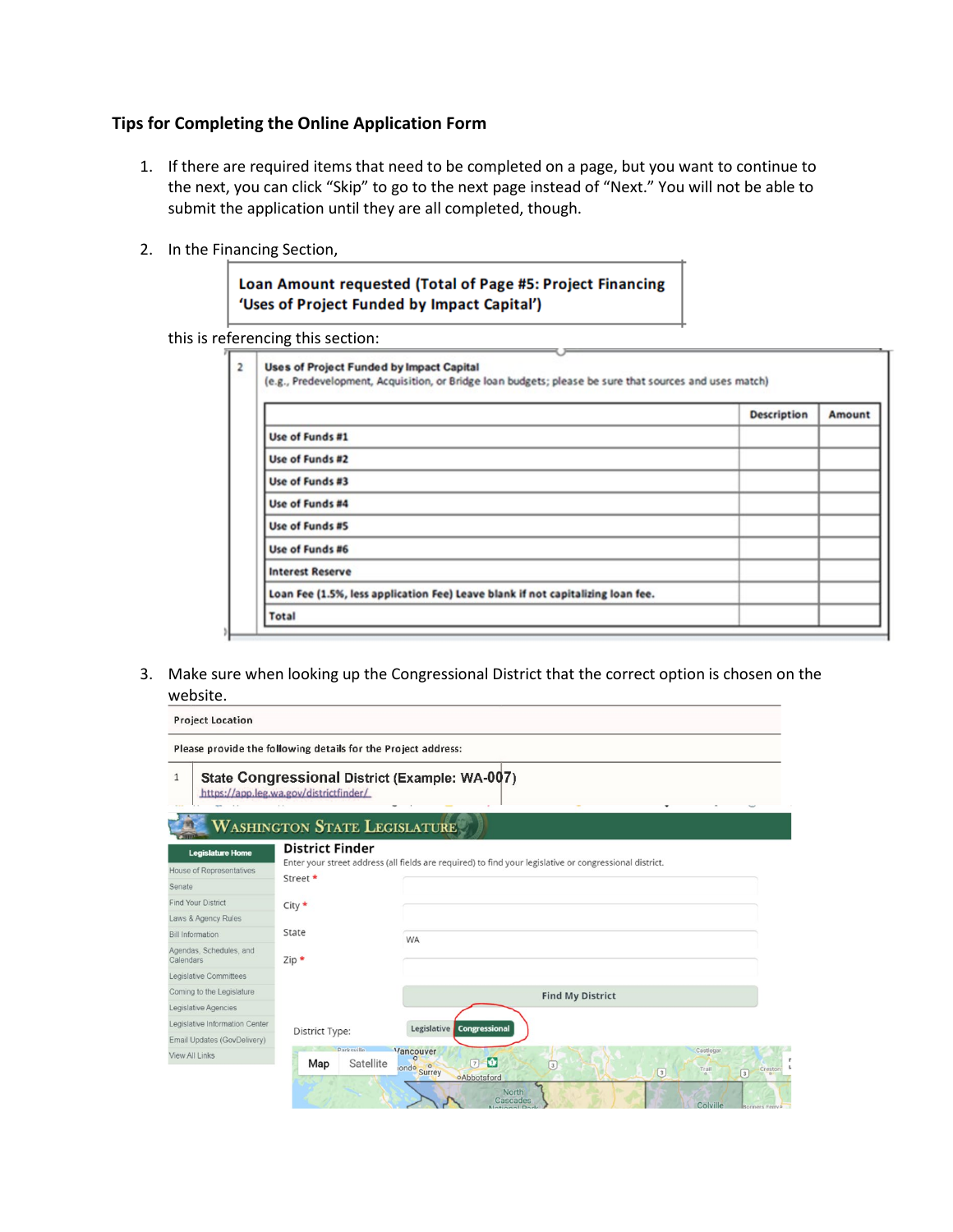4. Please note that the tables in the application do not automatically tally (please see examples below). You can use the provided Excel workbook to make your calculations before entering your data in the application.

|                                                                                 |        |        |               | <b>Description</b>   | Amount |
|---------------------------------------------------------------------------------|--------|--------|---------------|----------------------|--------|
| Use of Funds #1                                                                 |        |        |               |                      |        |
| Use of Funds #2                                                                 |        |        |               |                      |        |
| Use of Funds #3                                                                 |        |        |               |                      |        |
| Use of Funds #4                                                                 |        |        |               |                      |        |
| Use of Funds #5                                                                 |        |        |               |                      |        |
| Use of Funds #6                                                                 |        |        |               |                      |        |
| <b>Interest Reserve</b>                                                         |        |        |               |                      |        |
| Loan Fee (1.5%, less application Fee) Leave blank if not capitalizing loan fee. |        |        |               |                      |        |
| <b>Total</b>                                                                    |        |        |               |                      |        |
| <b>Proposed Financing</b>                                                       |        |        |               |                      |        |
|                                                                                 |        |        |               |                      |        |
| <b>Proposed Total Development Financing</b>                                     | Amount | Source | <b>Status</b> | <b>Lien Position</b> |        |
| <b>Acquisition</b>                                                              |        |        |               |                      |        |
| <b>Construction #1</b>                                                          |        |        |               |                      |        |
| <b>Construction #2</b>                                                          |        |        |               |                      |        |
| <b>Construction #3</b>                                                          |        |        |               |                      |        |
| Permanent #1                                                                    |        |        |               |                      |        |
| Permanent #2                                                                    |        |        |               |                      |        |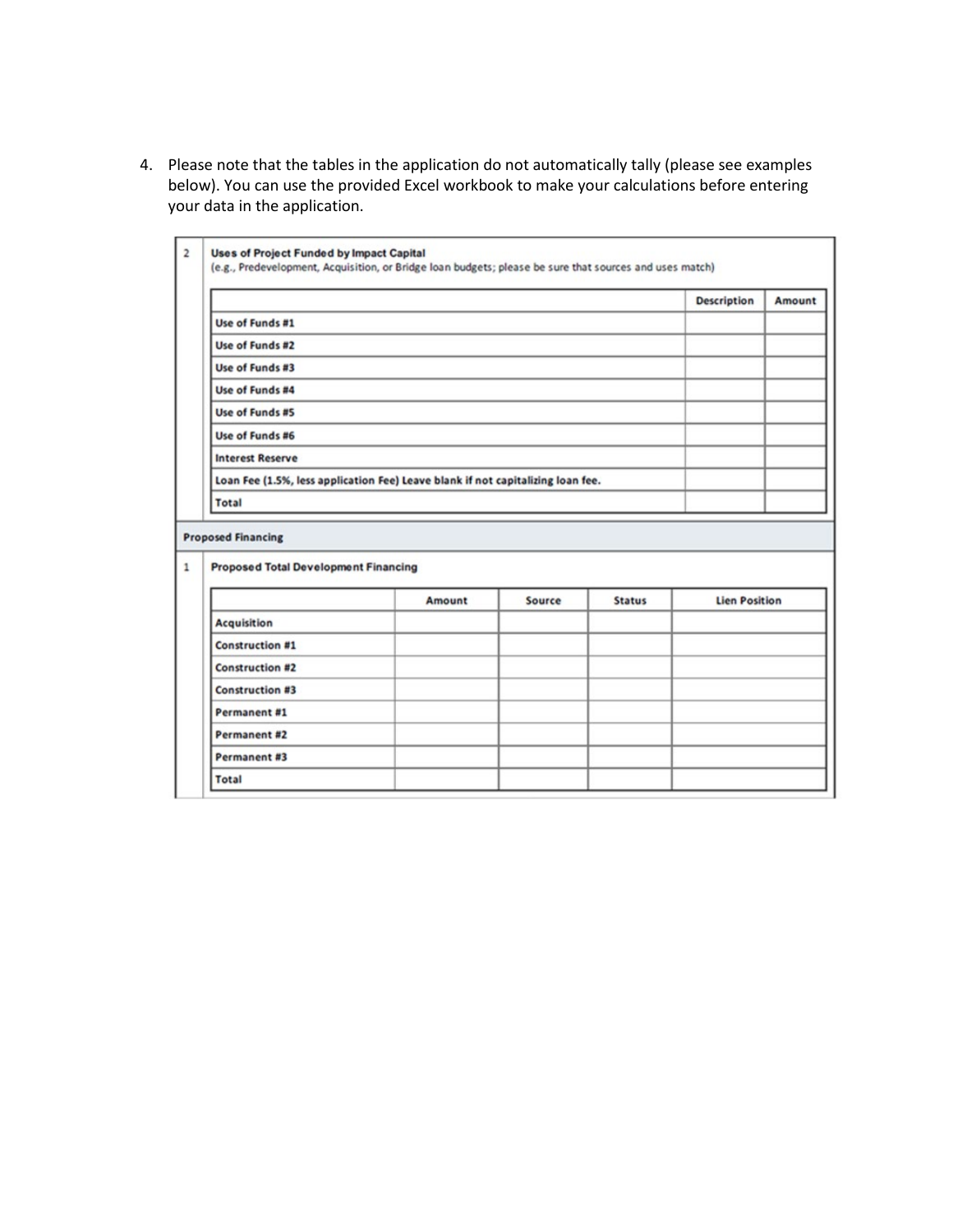Click on the "Borrower Information" tab and enter your borrower information.

To invite a second user to the application, click on the "+Add Borrower" button on the upper right corner of the tab.

|                                 | 1<br><b>MAIN APPLICATION</b> |  |               | $\boldsymbol{a}$<br><b>BORROWER INFORMATION</b> |               |         |
|---------------------------------|------------------------------|--|---------------|-------------------------------------------------|---------------|---------|
| <b>Borrower 1</b><br>Borrower:  |                              |  |               |                                                 | +Add Borrower |         |
| Borrower                        |                              |  |               |                                                 |               |         |
| Application Signer Information* |                              |  |               |                                                 |               |         |
| Application Signer Name *       |                              |  |               |                                                 |               |         |
| State *                         |                              |  | Washington    |                                                 |               | $x - r$ |
| Telephone *                     |                              |  |               |                                                 |               |         |
| Email *                         |                              |  | some@mail.com |                                                 |               |         |
|                                 |                              |  |               |                                                 |               |         |

Enter the second user's name and click on the check box to be able to send an invitation email. You can enter instructions in the Comments box.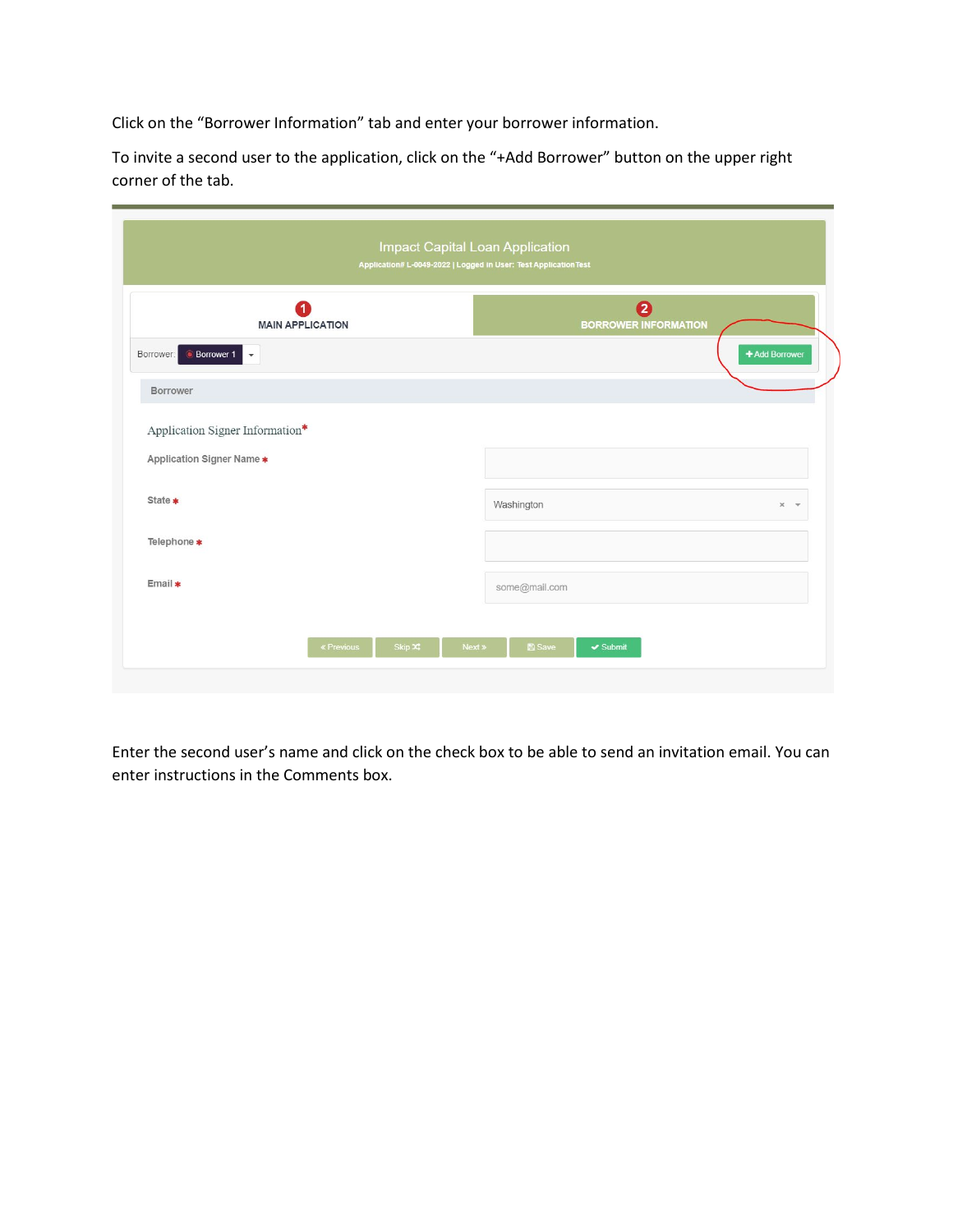|                      | <b>New Borrower</b>                                |
|----------------------|----------------------------------------------------|
| <b>Borrower Name</b> |                                                    |
| <b>Borrower Name</b> |                                                    |
|                      | $\triangleright$ Send email invitation to Borrower |
| Email ID             |                                                    |
| Borrower Email ID    |                                                    |
| Comments             |                                                    |
|                      |                                                    |
| Optional             |                                                    |
|                      |                                                    |

The second user will receive an email similar to the one in the screenshot below. They will need to click on the "Participate" button to access the application.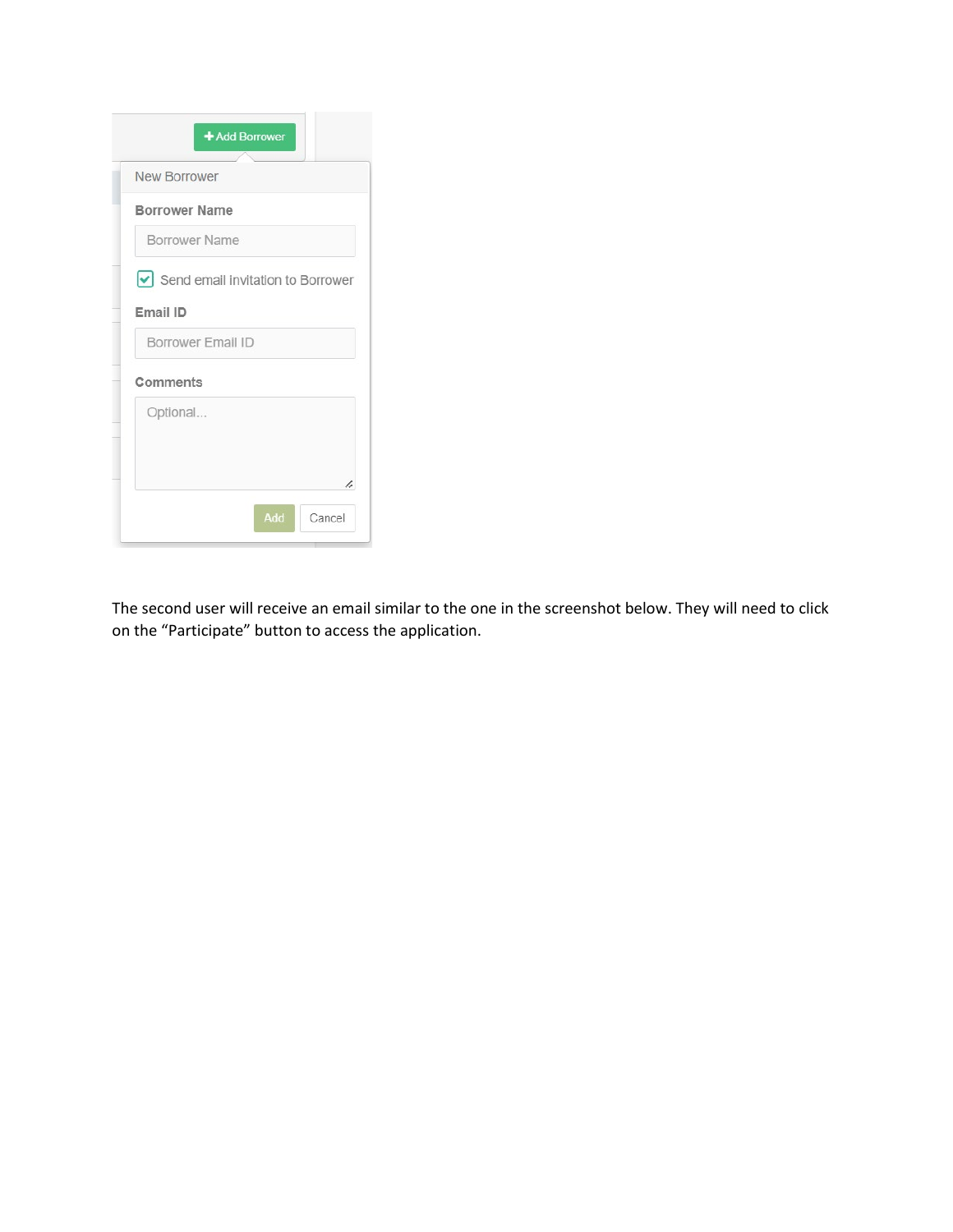[impactcapital.commongoalsapp.com]



## Dear Borrower 2,

Test Application Test is in the process of completing an application for #APPLICATIONNAME# from Impact Capital and has added your as a Borrower.

Comment's by Test Application

Please click the Participate button when you are ready to complete your portion of the application. You will be directed to a secure website. When you have completed the application, you can save your changes and then Test ApplicationTest will be able to submit the final application.



Thank you for your participation. Please let us know if you have any questions or concerns about this.

Sincerely,

**Impact Capital** 

The second borrower will be able to enter borrower information and complete the Disclosures and Certification section, which includes signing the application.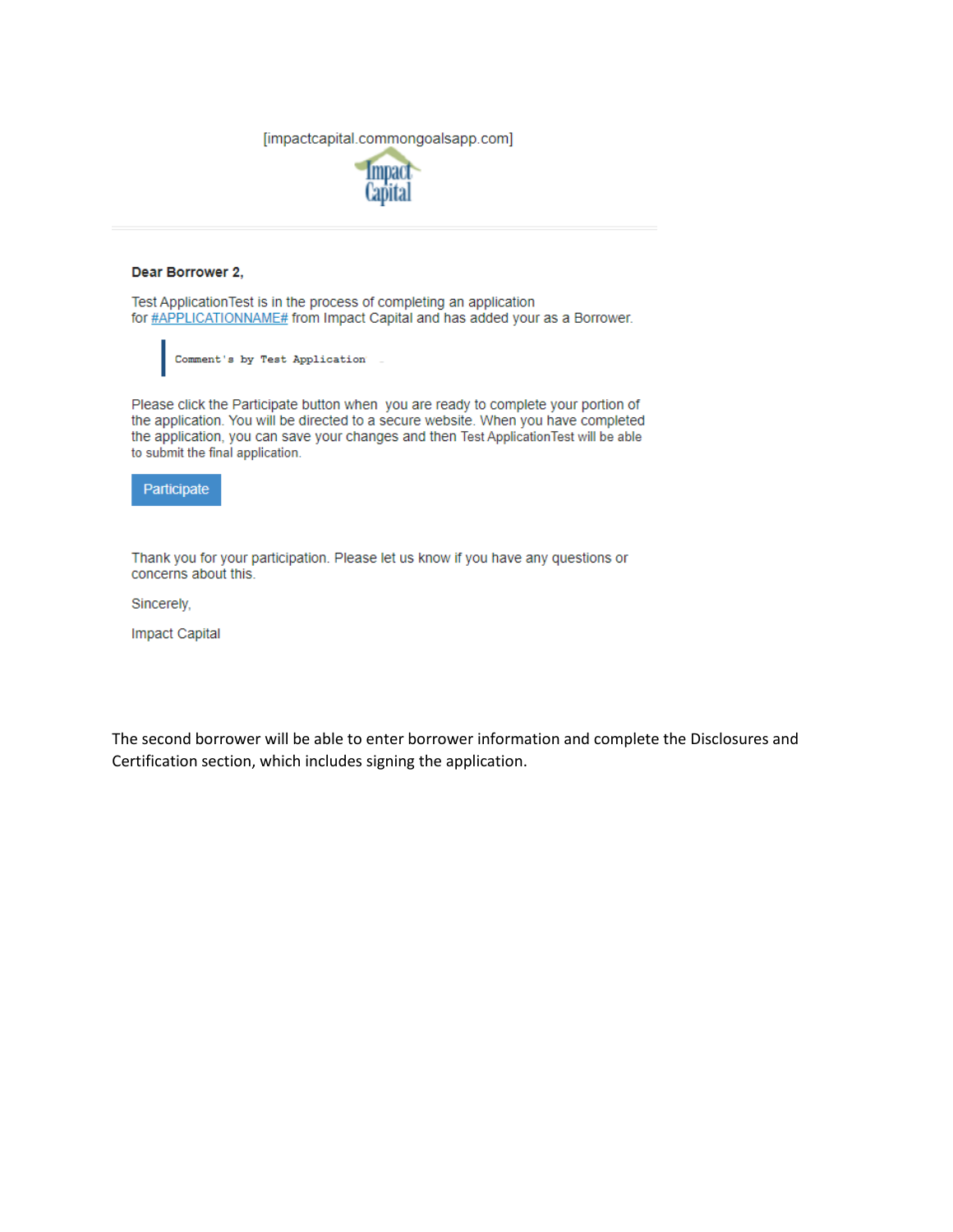| Impact Capital Loan Application<br>Application# L-0049-2022 |                                                 |  |  |  |
|-------------------------------------------------------------|-------------------------------------------------|--|--|--|
| $\overline{\mathbf{1}}$<br><b>MAIN APPLICATION</b>          | Ø<br><b>BORROWER INFORMATION</b>                |  |  |  |
| <b>Borrower 2</b><br>Borrower:                              |                                                 |  |  |  |
| Borrower                                                    |                                                 |  |  |  |
| Application Signer Information*                             |                                                 |  |  |  |
| Application Signer Name *                                   |                                                 |  |  |  |
| State *                                                     | Washington<br>$x -$                             |  |  |  |
| Telephone *                                                 |                                                 |  |  |  |
| Email *                                                     | some@mail.com                                   |  |  |  |
| Skip X<br>Next »<br>« Previous                              | <b>图 Save</b><br>$\blacktriangleright$ Complete |  |  |  |